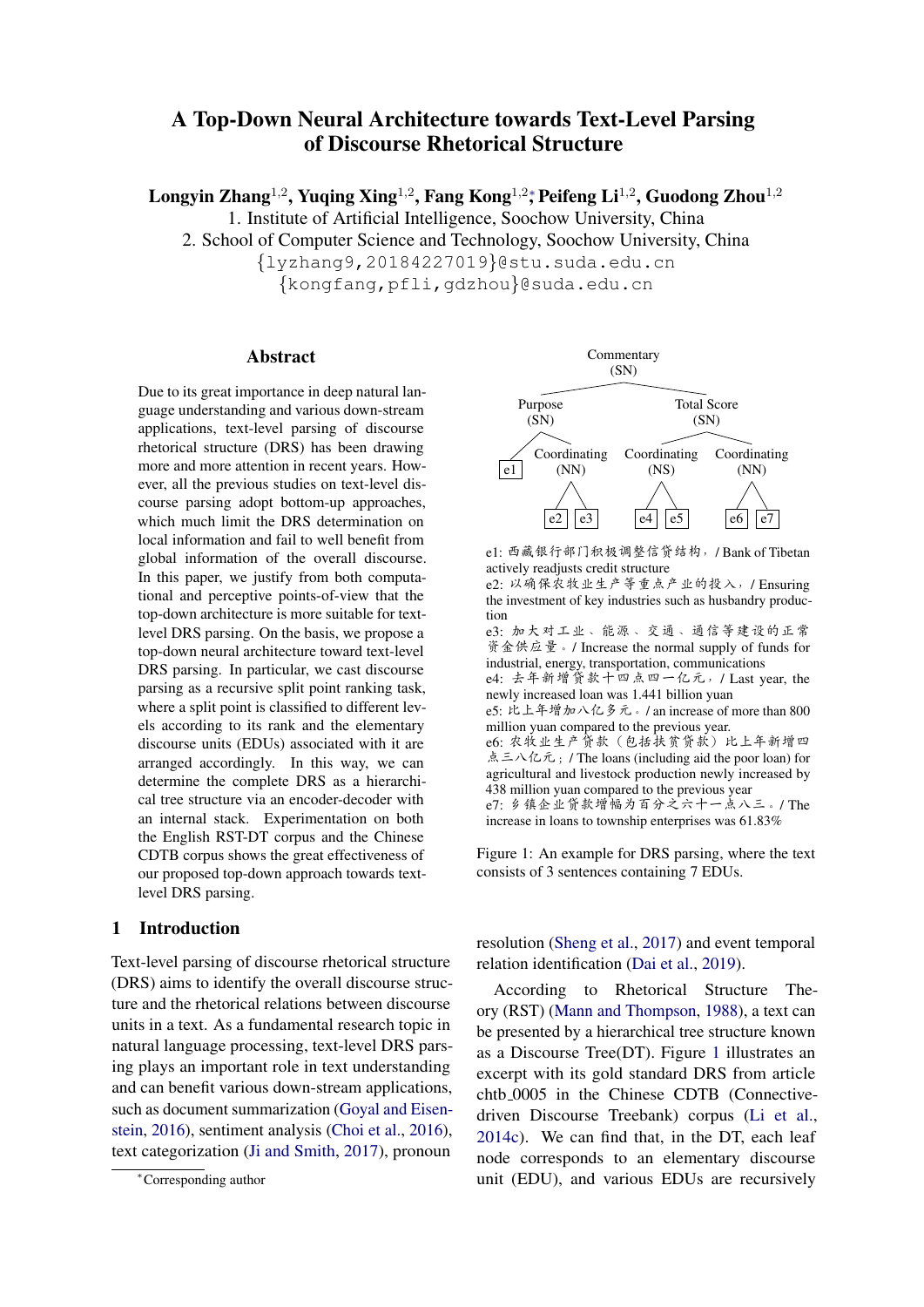combined into high level larger discourse units in a bottom-up fashion. In this example, 7 EDUs are connected by 6 rhetorical relations, while in each non-terminal node, the rhetorical relation and the nuclearity type are labeled. Correspondingly, text-level DRS parsing consists of three components, i.e., bare DRS generation (hierarchical span determination), rhetorical nuclearity determination and rhetorical relation classification.

During the past decade, text-level DRS parsing has been drawing more and more attention and achieved certain success [\(Hernault et al.,](#page-8-5) [2010;](#page-8-5) [Joty](#page-8-6) [et al.,](#page-8-6) [2013;](#page-8-6) [Feng and Hirst,](#page-8-7) [2014;](#page-8-7) [Ji and Eisenstein,](#page-8-8) [2014;](#page-8-8) [Heilman and Sagae,](#page-8-9) [2015;](#page-8-9) [Li et al.,](#page-8-10) [2016;](#page-8-10) [Braud et al.,](#page-8-11) [2017;](#page-8-11) [Yu et al.,](#page-9-2) [2018\)](#page-9-2). However, all the previous studies on text-level DRS parsing adopt bottom-up approaches. That is, adjacent EDUs are recursively combined into high-level larger text spans by rhetorical relations to form a final discourse tree in a bottom-up way. In this paper, we justify that compared with a bottom-up approach, a top-down approach may be more suitable for textlevel DRS parsing from two points-of-view,

- From the computational view, only local information (i.e., the constructed DRS subtrees and their context) can be naturally employed to determine the upper layer structure in the bottom-up fashion. Due to the overwhelming ambiguities at the discourse level, global information, such as the macro topic or structure of the discourse, should be well exploited to restrict the final DRS, so as to play its important role. From the computational view, a top-down approach can make better use of global information.
- From the perceptive view, when people read an article or prepare a manuscript, they normally go from coarse to fine, from general to specific. That is, people tend to first have a general sense of the theme of the article, and then go deep to understand the details. Normally, the organization of the article is much limited by its theme. For text-level DRS parsing, a top-down approach can better grasp the overall DRS of a text and conform to the human perception process.

Additionally, just noted as Li et al. [\(2014c\)](#page-8-4), they employed a top-down strategy in the Chinese CDTB annotation practice. That is, a top-down approach is consistent with the annotation practice of a DRS corpus. In this paper, we propose a topdown neural architecture to text-level DRS parsing.

In particular, we cast top-down text-level DRS parsing as a recursive split point ranking task, where various EDUs associated with split points are arranged in different levels according to the rank of the split point. In this way, we can determine the complete DRS as a hierarchical tree structure via an encoder-decoder with an internal stack. It is worthwhile to mention that, at each time step, we use the Biaffine Attention mechanism [\(Dozat and](#page-8-12) [Manning,](#page-8-12) [2017\)](#page-8-12) to compute the attention vector and determine the next split point, along with the corresponding nuclearity and relation jointly.

# 2 Related Work

In the literature, previous studies on text-level discourse parsing can be classified into two categories, probabilistic CKY-like approaches [\(Hernault et al.,](#page-8-5) [2010;](#page-8-5) [Joty et al.,](#page-8-6) [2013;](#page-8-6) [Feng and Hirst,](#page-8-7) [2014;](#page-8-7) [Li et al.,](#page-8-13) [2014a,](#page-8-13) [2016\)](#page-8-10) and transition-based approaches [\(Li et al.,](#page-8-14) [2014b;](#page-8-14) [Ji and Eisenstein,](#page-8-8) [2014;](#page-8-8) [Heilman and Sagae,](#page-8-9) [2015;](#page-8-9) [Wang et al.,](#page-9-3) [2017;](#page-9-3) [Braud](#page-8-11) [et al.,](#page-8-11) [2017;](#page-8-11) [Yu et al.,](#page-9-2) [2018\)](#page-9-2).

Probabilistic CKY-like approaches normally exploit various kinds of lexical, syntactic and semantic features to compute the probability of the relation between the EDUs, and select the two EDUs with the highest relational probability to merge into one text span. In this way, the final discourse tree is generated. Recently, various deep learning models are employed to capture hidden information to compute the relational probability, e.g. recursive deep models [\(Li et al.,](#page-8-13) [2014a\)](#page-8-13), and attention-based hierarchical neural network models [\(Li et al.,](#page-8-10) [2016\)](#page-8-10). As an alternative, transition-based approaches employ the dependency structure to directly represent the relations between EDUs. Li et al. [\(2014b\)](#page-8-14) first build a discourse dependency treebank by converting the RST-DT corpus and then apply graph based dependency parsing techniques to discourse parsing. Ji et al. [\(2014\)](#page-8-8) propose a shift-reduce discourse parser using a representation learning approach to achieve the state-of-the-art performance. Wang et al. [\(2017\)](#page-9-3) propose a pipelined two-stage parsing approach. First, a transition-based model is employed to parse a bare discourse tree. Then, an independent relation labeller is adopted to determine discourse relations. Braud et al. [\(2017\)](#page-8-11) present two variants of transition-based discourse parsing using a feedforward neural network model. Yu et al. [\(2018\)](#page-9-2) build a transition based RST parser with implicit syntactic features. In particular, the information of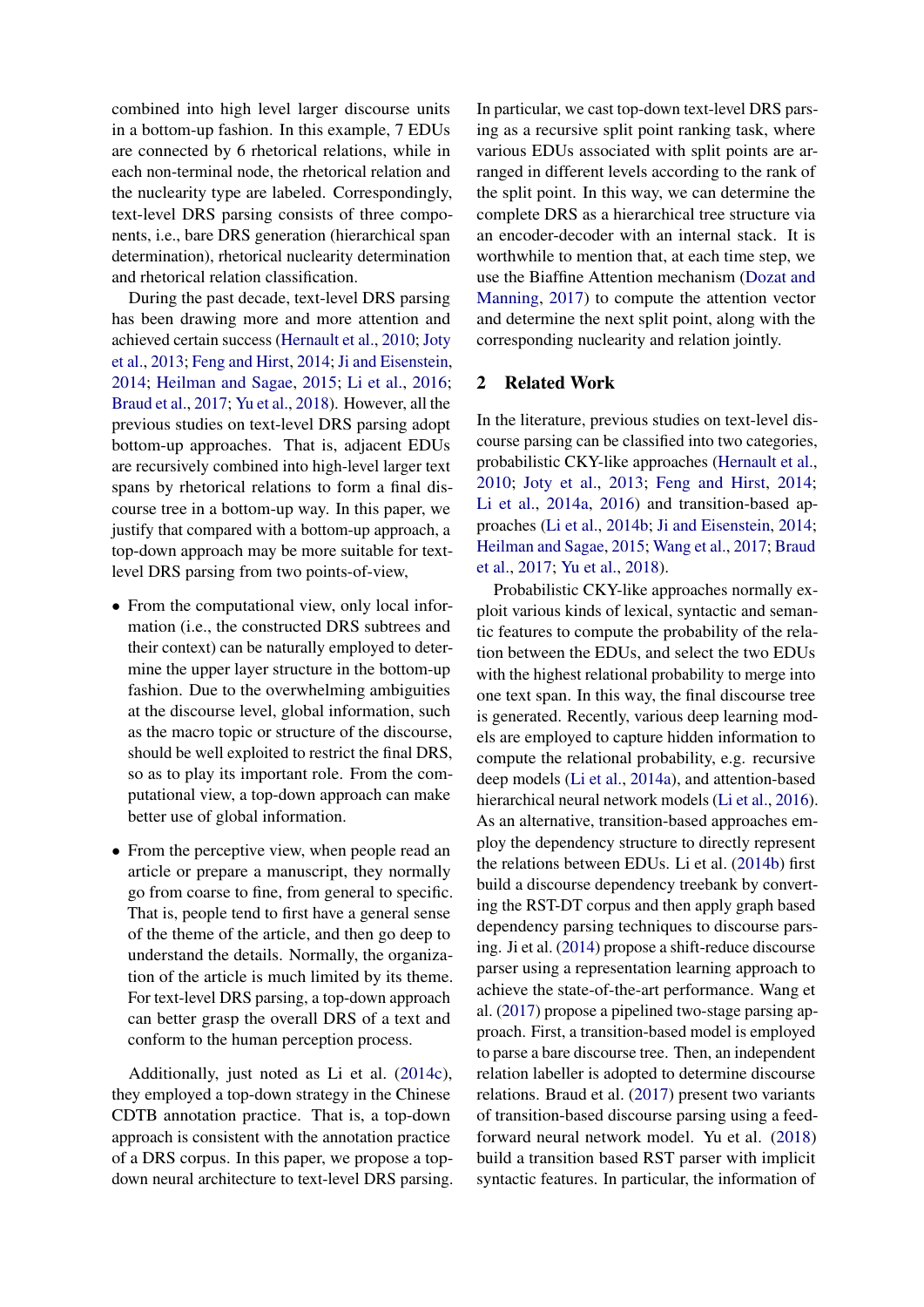sentence boundaries and paragraph boundaries is embedded as additional features.

It is worthwhile to emphasize that, all the above studies on text-level discourse parsing employ the bottom-up approaches. So far, only Lin et al. [\(2019\)](#page-9-4) and Liu et al. [\(2019\)](#page-9-5) make the preliminary explorations on constructing sentence-level DTs in a top-down fashion. Lin et al. [\(2019\)](#page-9-4) proposed a framework for both the EDU segmenter and the sentence-level discourse parser uniformly. Following the work of Lin et al. [\(2019\)](#page-9-4), Liu et al. [\(2019\)](#page-9-5) proposed hierarchical pointer network for better dependency and sentence-level discourse parsing. However, both studies consider merely sentencelevel discourse parsing. While it is simple but effective to encode entire sentence sequentially, entire text-level discourse larger than sentence, such as paragraph and document, is obviously much more complicated. Statistics on the RST-DT corpus show each sentence only contains 2.5 EDUs on average while each document contains 55.6 EDUs on average. The representation for large text span can impact the parsing performance very much.

In this paper, we present a top-down neural architecture to text-level discourse rhetorical structure parsing. Different from Lin et al. [\(2019\)](#page-9-4) and Liu et al. [\(2019\)](#page-9-5), we propose a hierarchical discourse encoder to better present the text span using both EDUs and split points. Benefiting from effective representation for large text spans, our text-level discourse parser achieves competitive or even better results than those best reported discourse parsers either neural or non-neural with hand-engineered features.

#### 3 Top-down Neural Architecture

Our top-down neural architecture consists of three parts, i.e., EDU Encoder, Split Point Encoder and Attention-based Encoder-Decoder. Among them, the EDU encoder and the split point encoder are responsible for representing the EDUs and the split points, respectively. Different from Lin et al. [\(2019\)](#page-9-4) and Liu et al. [\(2019\)](#page-9-5), we combine the representation of both EDUs and split points hierarchically to better represent the text span rather than only using the representation of the last EDU as the representation of the text span. In this way, the global information can be exploited for our text-level discourse parsing. In the following, we take Figure [1](#page-0-0) as the example to illustrate the architecture.

<span id="page-2-0"></span>

Figure 2: Architecture of the EDU encoder.

#### 3.1 EDU Encoder

Figure [2](#page-2-0) shows the procedure of the EDU Encoder.

For a given discourse  $D = \{E_1, \ldots, E_N\},\$ where N means the number of EDUs,  $E_k$  is the kth EDU. The EDU encoder is responsible for encoding each EDU. For  $\forall E_k \in D, E_k =$  $\{w_1, w_2, \ldots, w_n\}$ , where  $w_i$  means the *i*th word of  $E_k$  and n is the number of words, we first concatenate the word embedding and the POS embedding for each word. Then, the combined vectors are fed into the bi-directional GRU network [\(Cho et al.,](#page-8-15) [2014\)](#page-8-15). The output of the *i*th word is  $h_i$ , and the last states of BiGRU in both directions are denoted as  $h_{\vec{s}}$  and  $h_{\vec{s}}$  (i.e.,  $h_{\vec{s}} = h_{\vec{n}}$ ,  $h_{\vec{s}} = h_{\vec{1}}$ ).

Considering the different importance of each word in a given EDU, we employ a self-attention mechanism to calculate the weight of each word. Eq [1](#page-2-1) shows the weight calculation formula, where we take the dot product of a learnable vector  $q$  and  $h_i$  as the weight of the *i*th word in the EDU.

$$
w_i = \frac{q^T h_i}{\sum q^T h_j} \tag{1}
$$

<span id="page-2-1"></span>In this way, we can achieve the encoding  $h_{ek}$  of the kth EDU in given discourse D.

$$
h_{ek} = \left[\begin{array}{c} h_{\vec{s}} \\ h_{\vec{s}} \end{array}\right] + \sum w_i h_i \tag{2}
$$

#### 3.2 Split Point Encoder

In this paper, we call the split position between any two EDUs the split point. A discourse containing  $n$ EDUs has  $n-1$  $n-1$  split points. For example, Figure 1 contains 7 EDUs and 6 split points. The split point encoder is responsible for encoding each split point. In our model, we use the both EDUs on the left and right sides of the split point to compute the split point representation.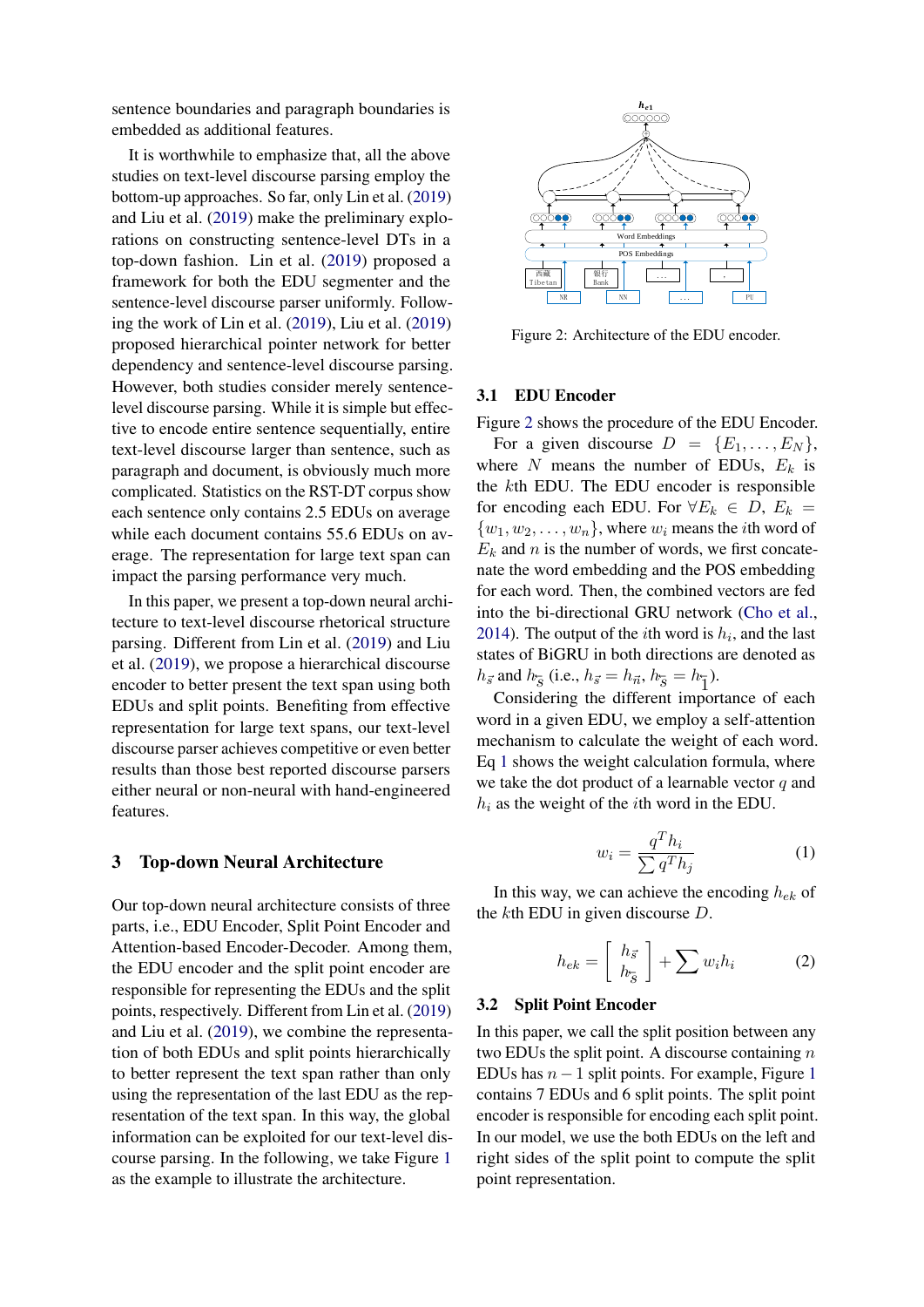<span id="page-3-0"></span>

Figure 3: Architecture of the split point encoder.

After encoding each EDU using the EDU encoder, we can get the sequence of encoded EDUs  $h_e = \{h_{e1}, \ldots, h_{eN}\},$  which are further fed into  $\alpha_e = \{i_e, \ldots, i_{eN}\}\,$ , when the radiate red model a bi-directional GRU network to get the final sequence of encoded EDUs  $h'_e = \{h'_{e1}, \ldots, h'_{eN}\}.$  $\frac{1}{2}$  the EDU sequence as  $\frac{1}{2}$  sequence as sequence as sequence as  $\frac{1}{2}$ 

For the convenience of calculation, we first add two additional zero vectors on the start and end of the EDU sequence as stubs. Then, we use a convolutional network to compute the final split point representation. Here, the width of the convolution kernel is set to 2, and the Rectified Linear Unit  $(ReLU)$  activation function is employed to map the input  $h'_e = \{h'_{e0}, h'_{e1}, \dots, h'_{eN}, h'_{e(N+1)}\}$ to the output  $h_s = \{h_{s0}, h_{s1}, \ldots, h_{sN}\}.$ 

Figure [3](#page-3-0) takes the example as shown in Fig-If the 8 split the stample as shown in Figure [1](#page-0-0) to demonstrate the working procedure of the split point encoder. The input is the achieved 7 EDU encoding results during the EDU encoder stage, i.e., the vector sequence  $\{h_{e1} \dots h_{e7}\}\.$  The output is the 8 split point representation vectors  $\{h_{s0} \dots h_{s7}\}\$ , where, the first and last vectors are just stubs and the remaining 6 vectors are meaningful outputs for following stages.  $\frac{1}{100}$  studies and the remaining  $\frac{1}{100}$  vectors are meaning-

# 3.3 Attention-based Encoder-Decoder on Split Point Ranking  $\frac{1}{2}$  the predicted discourse parameters  $\frac{1}{2}$

After achieving the representation of each split point, an encoder-decoder with an internal stack is employed to rank the split points and indirectly get the predicted discourse parse tree.

Figure [4](#page-3-1) shows the complete encoder-decoder framework, where the left part shows the encoder. Here, the achieved split point representation vectors  $h_s = \{h_{s0}, h_{s1}, \ldots, h_{sN}\}\$  are fed into a bidirectional GRU network to get the output  $h_{se} =$  ${h_{se0}, h_{se1}, \ldots, h_{seN}}$ . At the same time, the combination of the last states of the bi-directional GRU network in both directions are taken as the initial state of the decoder. During the decoder stage, a  $\frac{1}{2}$  achieved spin point representation vectors.

<span id="page-3-1"></span>

Figure 4: A parsing example of the attention-based encoder-decoder.

uni-directional GRU network with an internal stack is employed for our discourse parser. Initially, the stack contains only one element, i.e., the index pair of the first and the last split points of the complete discourse  $(0, N)$ . At each decoding step, the index pair of the boundary split points is first popped from the top of the stack. Suppose the index pair is  $(l, r)$  at the jth step. Then, the encoding output  $h_{sel}$  and  $h_{ser}$  are concatenated to form the input of the decoder. While the decoder output at the jth step represented by  $h_{di}$ . After that, we adopt the Biaffine Attention mechanism to the encoder output corresponding to the split points between the boundary split points (i.e.,  $h_{sem}$ ,  $\forall m, l \leq m \leq r$ ) and the decoder output  $h_{di}$ . Finally, the split point with the largest score is selected as the final result of this time. If there are still unselected split points for the new text spans formed by this decision, they are pushed onto the stack for following steps.

Figure [4](#page-3-1) shows the parsing steps of the example shown in Figure [1.](#page-0-0) Here, the arrows in red indicate the selected split points at each time step.  $h_{se0}$  and  $h_{se7}$  represent the start and end points of the given discourse, and do not participate in the split point selection during decoding. In particular, the stack is first initialized with containing only one element (0, 7). That is, all EDUs form a complete text span at the very beginning, and we feed the concatenated vector  $[h_{e0}; h_{e7}]$  into the decoder to achieve the output  $h_{d1}$ . Then, the weight is computed using  $h_{d1}$  and the results of the encoder corresponding to the 6 split points between the number 0 and the number 7, i.e.,  $h_{se1} \dots h_{se6}$ . In this example, since the split point 3 has the largest weight, the text span is split into two parts, i.e.,  $(0, 3)$  and  $(3, 7)$ . Because there are still unselected split points in the text span  $(0, 3)$  and  $(3, 7)$ , we push them onto the stack. In this way, we get one split point at each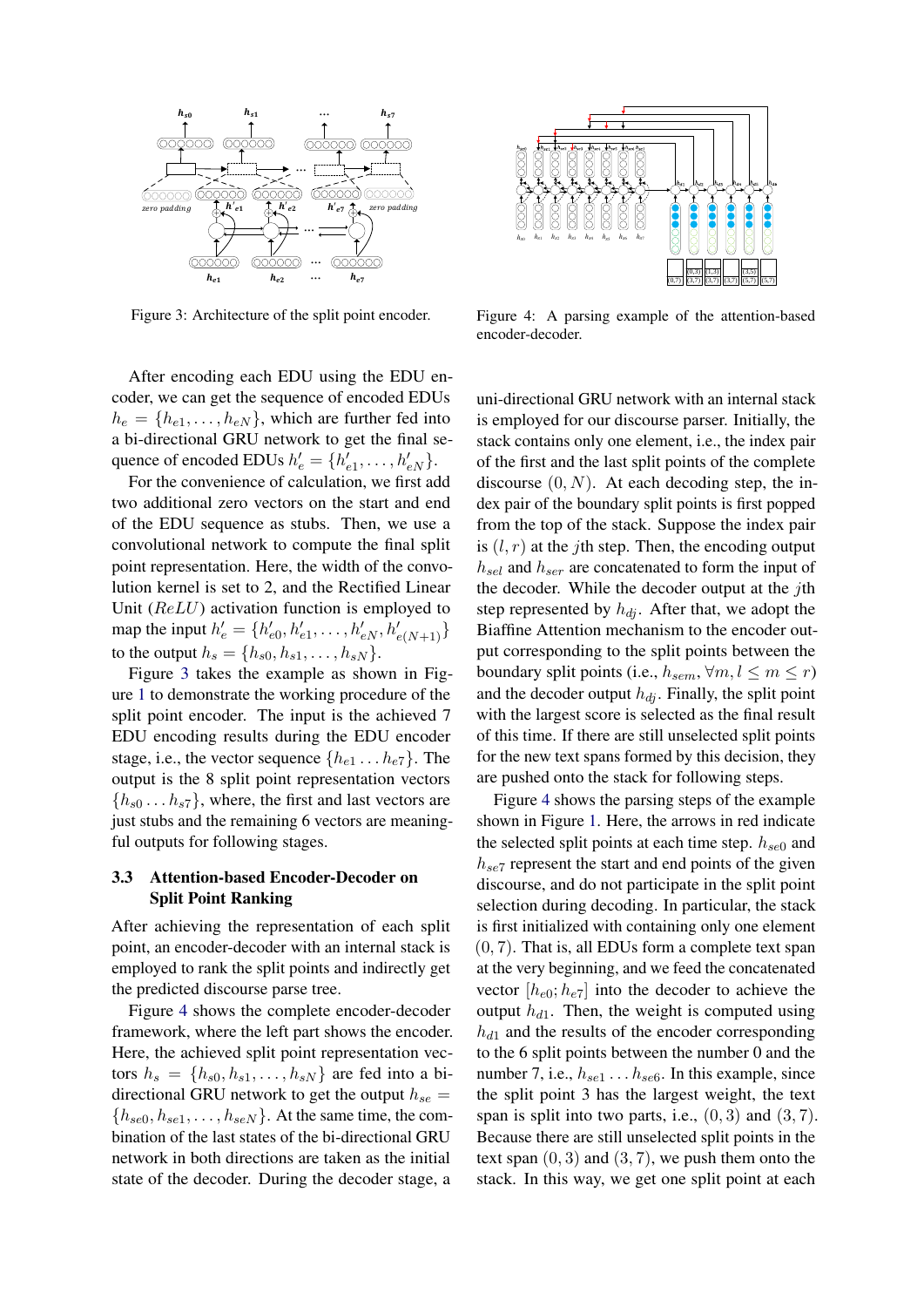step. After six iterations, the complete discourse rhetorical tree is built.

# 3.4 Biaffine Attention on Text-level DRS Parsing

After achieving the split point representation, we adopt the Biaffine Attention mechanism to determine the split point, nuclearity and discourse relation jointly. Since applying smaller multi-layer perceptrons (MLPs) to the recurrent output states before the biaffine classifier has the advantage of stripping away information not relevant to the current decision, we first employ a one-layer perceptron to the output vectors of the encoder  $h_{sei}$  and the decoder  $h_{di}$  with  $ReLU$  as its activation function. The converted vectors are denoted by  $h'_{\text{sei}}$ and  $h'_{dj}$ . Then, we compute the biaffine attention score function.

<span id="page-4-0"></span>
$$
s_j^i = h'_{sei}^T Wh'_{dj} + Uh'_{sei} + Vh'_{dj} + b;
$$
  
 
$$
W \in \mathbb{R}^{m \times k \times n}, U \in \mathbb{R}^{k \times m}, V \in \mathbb{R}^{k \times n}, s_j^i \in \mathbb{R}^k
$$
 (3)

where  $W, U, V, b$  are parameters, denoting the weight matrix of the bi-linear term, the two weight vectors of the linear terms, and the bias vector, respectively,  $s_j^i$  means the score of the *i*th split point over different categories, and the  $k$  denotes the number of categories (for split point determination,  $k = 1$ ; for nuclearity determination,  $k = 3$ ; for discourse relation classification,  $k = 18$  in English and  $k = 16$  in Chinese). In this way, we can determine the split point, nuclearity and discourse relation jointly.

From Eq. [3,](#page-4-0) we can find that the biaffine attention score function contains three parts, the encoding output, the decoding output, and the combination of the encoder and the decoder in a bilinear way. Among them, the encoding output can be viewed as the information about the current split point, while the decoding output indicates the information about the boundary points and the historical split point.

### 3.5 Model Training

In comparison with transition-based approaches, our approach can not only maintain a linear parsing time, but also perform batch training and decoding in parallel. In particular, we optimize our discourse parsing model using the Negative Log Likelihood Loss (NLL Loss), which consists of three parts, i.e., the Split Point Prediction Loss  $(L_s)$ , the Nuclearity Prediction Loss  $(L_n)$ , and the Relation Prediction Loss  $(L_r)$ . Among them, the split point prediction loss is used to maximize the probability of selecting the correct split point at each decoding step. Here, we use Eq. [4](#page-4-1) to compute the loss, assuming that the correct split point number at the ith step of the decoder is j.

<span id="page-4-1"></span>
$$
L_s = \sum_{batch\ steps} -\log(\hat{p}_i^s | \theta)
$$
 (4)

$$
\hat{p}_i^s = \frac{s_{i,j}^{split}}{\sum s_i^{split}} \tag{5}
$$

Similarly, the Nuclearity Prediction Loss and the Relation Prediction Loss are to maximize the probability of correct nuclear position and discourse relation for each correct split point determined by the decoder respectively. Since the convergence speed of these three parts is different during the training process, we take the combined one (Eq. [6\)](#page-4-2) as the final loss function and adjust the parameters on the development set.

$$
L = \alpha_s L_s + \alpha_n L_n + \alpha_r L_r \tag{6}
$$

## <span id="page-4-2"></span>4 Experimentation

In this section, we systematically evaluate our topdown text-level discourse parser.

#### 4.1 Experimental Setting

### 4.1.1 Datasets

In this paper, we employ both the English RST Discourse Treebank (RST-DT) [\(Carlson and Marcu,](#page-8-16) [2001\)](#page-8-16) and the Chinese Connective-driven Discourse TreeBank (CDTB) [\(Li et al.,](#page-8-4) [2014c\)](#page-8-4) as the benchmark data sets.

In an RST-style discourse tree, the leaf nodes are non-overlapping text spans called elementary discourse units (EDUs), and internal nodes are the concatenation of continuous EDUs. Adjacent nodes are related through particular discourse relations to form a discourse subtree, which is related to other adjacent nodes in the tree structure. In this way, the hierarchical tree structure is established. The English RST-DT corpus is annotated under the framework of RST. Each document is represented as one DT. It consists of 385 documents (347 for training and 38 for testing) from the Wall Street Journal. We randomly select 34 documents from the training set as our development set.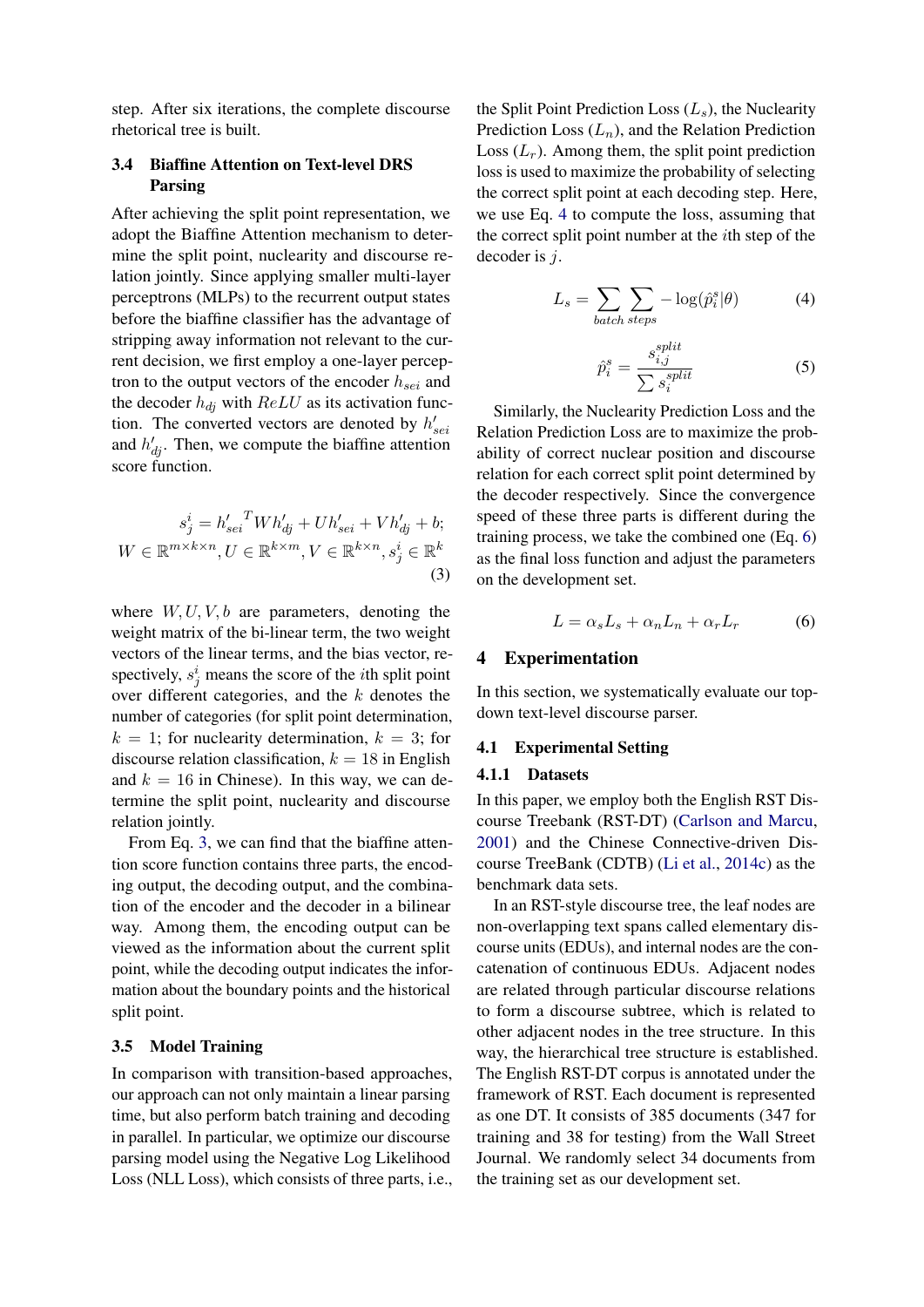<span id="page-5-1"></span>

| Parameter                                 | English | Chinese |
|-------------------------------------------|---------|---------|
| <b>POS</b> Embedding                      | 30      | 30      |
| EDU Encoder BiGRU                         | 256     | 256     |
| Encoder BiGRU                             | 256     | 256     |
| Decoder GRU                               | 512     | 512     |
| bi-directional GRU                        | 256     | 256     |
| uni-directional GRU                       | 512     | 512     |
| Dropout                                   | 0.2     | 0.33    |
| <b>Split Point Biaffine Attention MLP</b> | 64      | 64      |
| Nuclear Biaffine Attention MLP            | 64      | 32      |
| <b>Relation Biaffine Attention MLP</b>    | 64      | 128     |
| Epoch                                     | 20      | 20      |
| <b>Batch Size</b>                         | 10      | 64      |
| Learning Rate                             | 0.001   | 0.001   |
| $\alpha_s$                                | 0.3     | 0.3     |
| $\alpha_n$                                | 1.0     | 1.0     |
| $\alpha_r$                                | 1.0     | 1.0     |

Table 1: Experimental parameter settings.

The Chinese CDTB corpus is motivated by taking both advantages of the English RST-DT corpus (e.g. the tree structure, the nuclearity representation) and the PDTB corpus (e.g., the connectivedriven predict-argument structure) [\(Prasad et al.,](#page-9-6) [2008\)](#page-9-6). In the Chinese CDTB corpus, each paragraph is marked as a Connective-driven Discourse Tree (CDT), where its leaf nodes are EDUs, its intermediate nodes represent (insertable) connectives (i.e., discourse relations), and EDUs connected by connectives can be combined into higher level discourse units. Currently, the Chinese CDTB corpus consists of 500 newswire articles, which are further divided into 2336 paragraphs with a CDT representation for one paragraph and 10650 EDUs in total. We divide the corpus into three parts, i.e., 425 training documents containing 2002 discourse trees and 6967 discourse relations, 25 development documents containing 105 discourse trees and 396 discourse relations, 50 test documents containing 229 discourse trees and 993 discourse relations.

#### 4.1.2 Evaluation Metrics

To evaluate the parsing performance, we use three standard ways to measure the performance: unlabeled (i.e., hierarchical spans) and labeled (i.e., nuclearity and relation) F-scores.

Same as previous studies, we evaluate our system with gold EDU segmentation and binarize those non-binary subtrees with right-branching. We use the 18 fine-grained relations defined in [\(Carl](#page-8-16)[son and Marcu,](#page-8-16) [2001\)](#page-8-16) and the 16 fine-grained relations defined in [\(Li et al.,](#page-8-4) [2014c\)](#page-8-4) to evaluate the relation metric for English and Chinese respectively. In order to avoid the problem that the per-

<span id="page-5-2"></span>

|    | <b>Systems</b>                   |      | Bare Nuc  | - Rel | Full |
|----|----------------------------------|------|-----------|-------|------|
|    | Top-down(Ours)                   | 67.2 | 55.5 45.3 |       | 44.3 |
| EN | Ji&Eisenstein(2014) <sup>+</sup> | 64.1 | 54.2      | 46.8  | 46.3 |
|    | Feng&Hirst $(2014)^+$            | 68.6 | 55.9      | 45.8  | 44.6 |
|    | Li et al. $(2016)^+$             | 64.5 | 54.0      | 38.1  | 36.6 |
|    | Braud et al.(2016)               | 59.5 | 47.2      | 34.7  | 34.3 |
|    | Braud et al. $(2017)^*$          | 62.7 | 54.5      | 45.5  | 45.1 |
| CΝ | Top-down(Ours)                   |      | 85.2 57.3 | 53.3  | 45.7 |
|    | Sun&Kong(2018)(Dup)              | 84.8 | 55.8      | 52.1  | 47.7 |

Table 2: Performance Comparison.(Bare, bare DRS generation. Nuc, nuclearity determination. Rel, rhetorical relation classification. Full, full discourse parsing. The sign  $+$  means the systems with additional handcrafted features including syntactic, contextual and so on,  $*$  means with additional cross-lingual features.)

formance with RST-Parseval evaluation [\(Marcu,](#page-9-8) [2000\)](#page-9-8) looks unreasonably high, we follow Morey et al. [\(2018\)](#page-9-9), which adopts the standard Parseval procedure. For fair comparison, we report microaveraged  $F_1$  scores by default.

#### 4.1.3 Hyper-parameters

We use the word embedding representation based on the 300D vectors provided by Glove  $(2014)^1$  $(2014)^1$  $(2014)^1$  and Qiu[\(2018\)](#page-9-11) for English and Chinese respectively, and do not update the weights of these vectors during training, while the POS embedding uses the random initialization method and is optimized with our model. We fine-tune the hyper-parameters on the development set as shown in Table [1.](#page-5-1)

#### 4.2 Experimental Results

#### 4.2.1 Overall Performance

First, Table [2](#page-5-2) compares the detailed performance of our top-down discourse parser with the state-ofthe-art on gold standard EDUs.

For English RST-style text-level discourse parsing, we evaluate our top-down discourse parser on the RST-DT corpus and compare our model with five state-of-the-art systems as mentioned in Morey [\(2018\)](#page-9-9) using the same evaluation metrics.<sup>[2](#page-5-3)</sup>

• Ji and Eisenstein [\(2014\)](#page-8-8), a shift-reduce parser that learns the representation of discourse units

<span id="page-5-0"></span><sup>&</sup>lt;sup>1</sup>Impact of other pre-trained word embedding is limited. For example, ELMo can improve the full-score about 0.6%.

<span id="page-5-3"></span><sup>2</sup>We evaluate the discourse parsers proposed by Lin et al. [\(2019\)](#page-9-4) and Liu et al. [\(2019\)](#page-9-5) in text-level discourse parsing. However, their achieved performances are much lower than the state-of-the-art systems. The main reason is that their proposed encoders are tailored to small text spans in sentencelevel discourse parsing and are not suitable for large text spans in text-level discourse parsing. In following experiments, we no longer compare our system with them.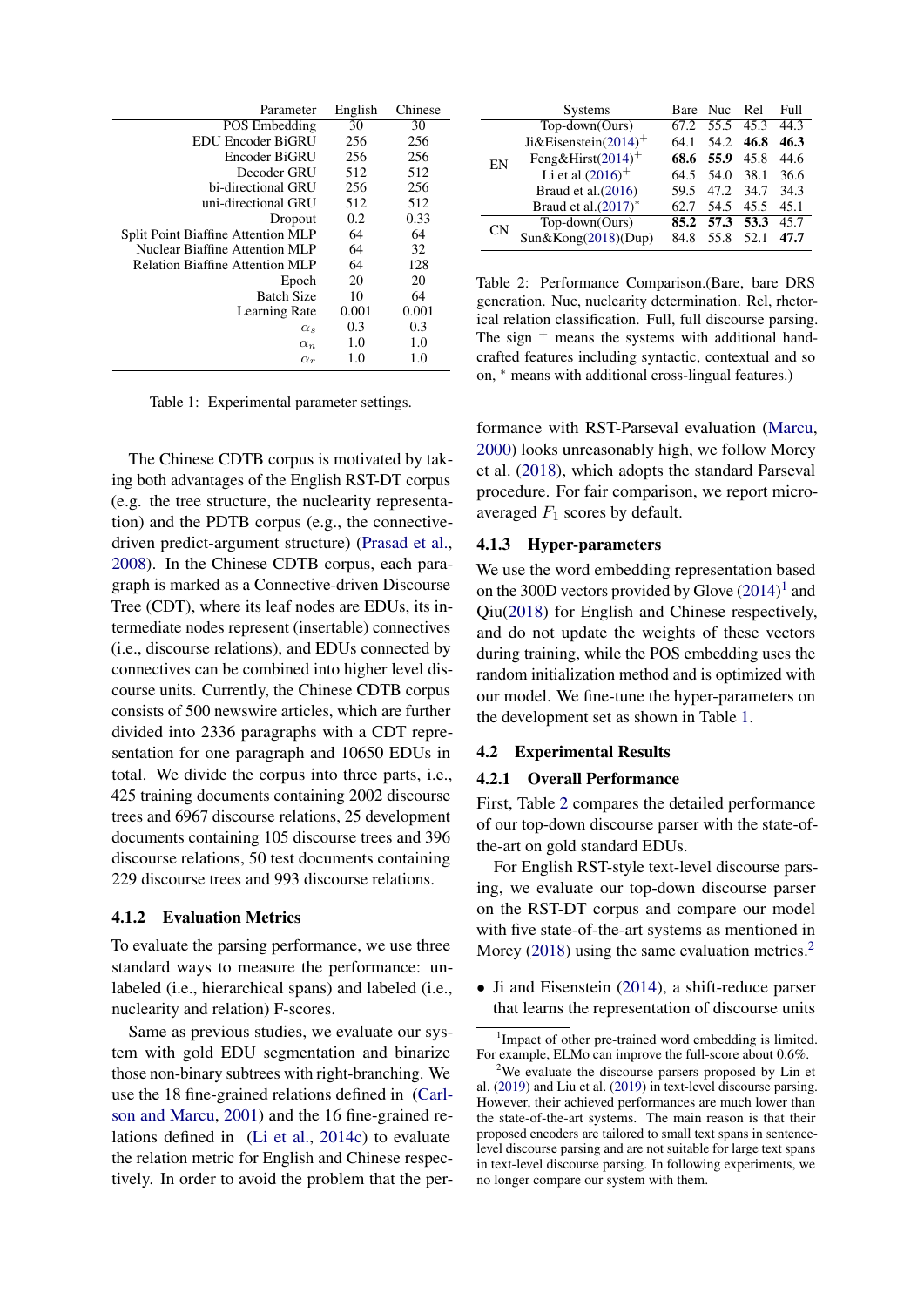and trains an SVM classifier jointly with a lot of hand-crafted features.

- Feng and Hirst [\(2014\)](#page-8-7), a two stage greedy parser with linear-chain CRF models.
- Li et al. [\(2016\)](#page-8-10), an attention-based hierarchical model along with hand-crafted features.
- Braud et al. [\(2016\)](#page-8-17), a sequence-to-sequence parser that is heuristically constrained to build trees with a hierarchical neural model.
- Braud et al. [\(2017\)](#page-8-11), a transition-based neural model with a lot of cross-lingual features.

For Chinese CDT-style text-level discourse parsing, there are much fewer studies. Sun and Kong [\(2018\)](#page-9-7) propose a complete transition-based Chinese discourse structure generation framework. However, they only concerned tree structure generation and did not consider discourse relation classification. In fact, just as noted in Wang et al. [\(2017\)](#page-9-3), a transition-based model is more appropriate for parsing the bare discourse tree structure due to the data sparsity problem. In addition, since relation classification can benefit from the bare tree structure, a two stage parsing strategy can normally achieve better performance. In comparison, with the support of local contextual information of split points and global high-level discourse structure information, our top-down architecture is able to identify the discourse structure and discourse relations jointly. For fair comparison, we duplicate the approach proposed by Sun and Kong [\(2018\)](#page-9-7), and evaluate it under the same experimental settings  $3$ . We call this system as the duplicated system (denoted as "Dup"). Table [2](#page-5-2) shows that,

• For English, our top-down system achieves comparable performance with the state-of-the-art systems. It is worthwhile to note that, we focus on the effectiveness of our proposed top-down architecture in this paper. The performance of our top-down system is achieved without any other additional features, while other systems employ

<span id="page-6-1"></span>

| language |      | Bare Nuclearity | Relation | Full |
|----------|------|-----------------|----------|------|
| ΕN       | 62.3 | 50.1            | 40.7     | 39.6 |
| CN.      | 80.2 | 53.2            | 48.5     | 41.7 |

Table 3: Performance under a full automatic setting.

various additional features. For example, both Ji and Eisenstein [\(2014\)](#page-8-8) and Feng and Hirst [\(2014\)](#page-8-7) employed many kinds of additional hand-crafted features including syntactic, contextual and so on, while Braud et al. [\(2017\)](#page-8-11) resort to additional cross-lingual features and achieve the gain of 3.2, 7.3, 10.8 and 10.8 on the four evaluation metrics respectively in comparison with Braud et al. [\(2016\)](#page-8-17). This indicates the great preference of top-down over bottom-up text-level DRS parsing. This also suggests the great potential of additional carefully designed features, which are worth exploring in the future work.

- For Chinese, our top-down text-level DRS parser significantly outperforms Sun and Kong [\(2018\)](#page-9-7) on bare DRS generation, nuclearity determination and relation classification with all p-values smaller than 0.01 on significate testing. However, we find that our top-down approach achieves relatively poor performance on Full discourse parsing. This maybe due to the effectiveness of the joint learning framework as employed in Sun and Kong [\(2018\)](#page-9-7). Traditional shift-reduce approaches cast the parsing task as a triple (i.e., shift/reduce action, nuclearity and relation type) identification task, and learn/predict the triple simultaneously, while our top-down approach divides the discourse parsing task into three independent sub-tasks, i.e., split point ranking, nuclearity determination and relation classification, and optimize our discourse parsing model only using the Negative Log Likelihood Loss. This also applies to the English discourse parser discussed above.
- Comparing the results for English and Chinese, Chinese text-level discourse parsing looks better on all performance metrics. This maybe due to the difference between annotation strategies. In English RST-DT corpus, each document is represented as one DT, while in Chinese CDTB, each paragraph is represented as a CDT. As a result, the CDTs generally contain fewer EDUs and are relatively short in height.

<span id="page-6-0"></span><sup>&</sup>lt;sup>3</sup>Sun and Kong [\(2018\)](#page-9-7) reported their performance using macro-averaged  $F_1$  scores. In fact, it increases the weight of shorter documents. For Chinese CDTB, each paragraph is represented as a CDT. Statistics on the distribution of CDT heights shows that, one CDT contains about 4.5 EDUs on average, with the average height about 3.42. In this paper, we report the performance using micro-averaged  $F_1$  scores. Furthermore, to gain detailed comparison between the bottom-up and the top-down approaches, we also report the performance of relation classification and full discourse parsing.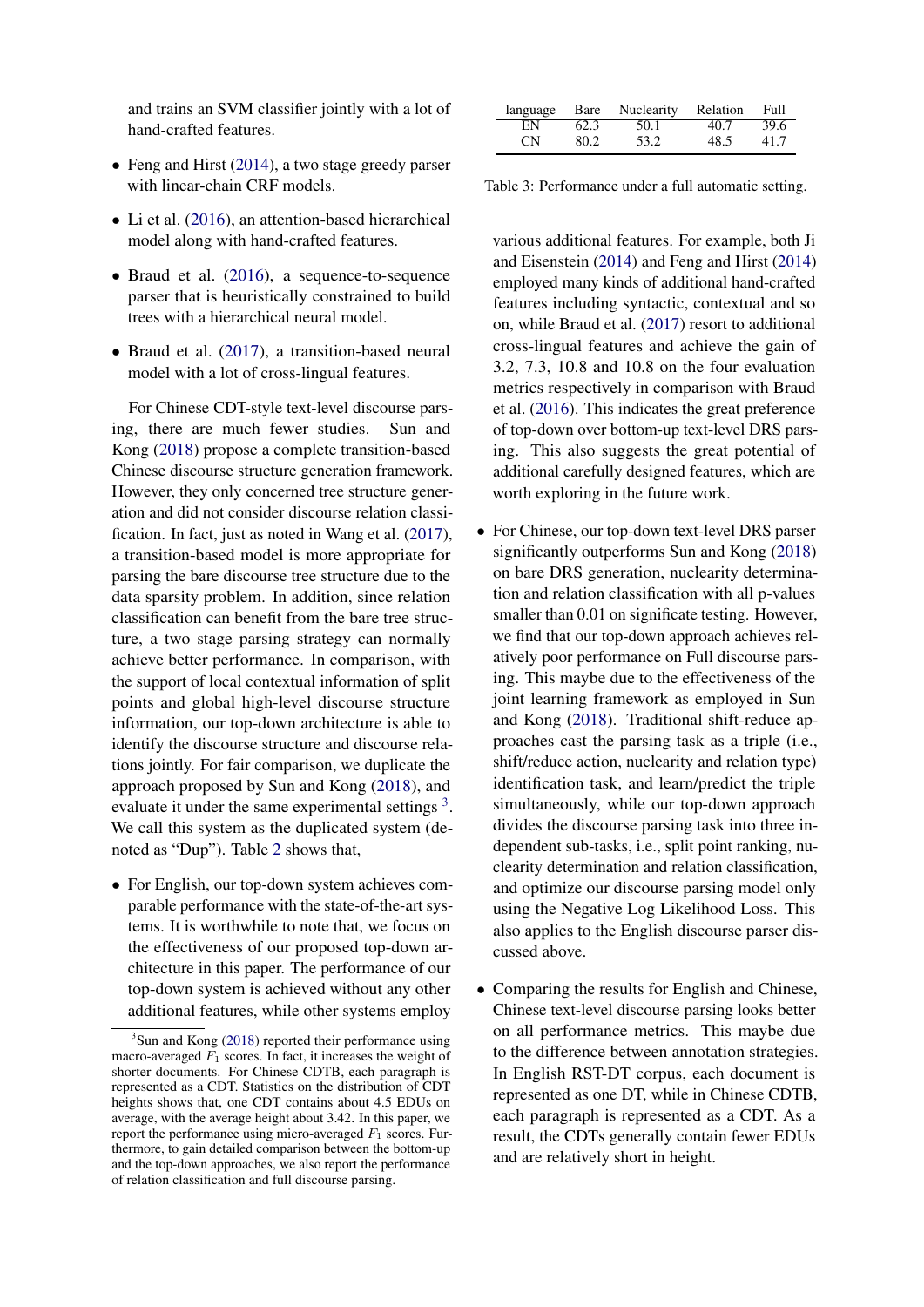<span id="page-7-1"></span>

|         |     |     | Bare |     | Nuc |          | Rel      |     | Full |
|---------|-----|-----|------|-----|-----|----------|----------|-----|------|
| Height  | Std |     |      |     | ᄉ   |          |          |     |      |
|         | 385 | 339 | 321  | 251 | 221 | 233      | 215      | 213 | 200  |
| 2       | 220 | 183 | 184  | 117 | 115 | 116      | 111      | 94  | 101  |
| 3       | 139 | 119 | 122  | 71  | 82  | 71       | 73       | 59  | 71   |
| 4       | 88  | 75  | 78   | 52  | 58  | 44       | 42       | 39  | 40   |
| 5       | 44  | 34  | 37   | 17  | 21  | 16       | 21       | 10  | 16   |
| 6       | 26  | 18  | 21   | 13  | 13  | 6        | 9        | 6   | 9    |
|         | 18  | 16  | 18   | 7   | 8   | 6        | 9        | 2   |      |
| $>= 8$  | 13  | 11  | 10   | 0   |     | $\theta$ | $\theta$ | 0   | 0    |
| Overall | 933 | 795 | 791  | 535 | 521 | 497      | 486      | 426 | 445  |

Table 4: Performance over different DT levels. ("↓"- Top down approach, "↑"- Bottom up approach)

# 4.2.2 End-to-end Performance

Next, Table [3](#page-6-1) shows the performance of the endto-end text-level discourse parser under a full automatic setting. Here, we use the two EDU detectors proposed by Li et al. [\(2018\)](#page-8-18) and Li et al. [\(2013\)](#page-9-12) to achieve the auto EDUs for English and Chinese respectively, and the berkeley parser $4$  to achieve automatic parse trees. From the results shown in Table [3](#page-6-1) we can find that, in comparison with the overall performance using gold standard EDUs shown in Table [2,](#page-5-2) there is a significant performance reduction on all the indicators. This indicates the heavy impact of EDU segmentation.

## 4.2.3 Detailed Analysis

Finally, we take Chinese as an example for a detailed comparative analysis. We duplicate the approach proposed by Sun and Kong [\(2018\)](#page-9-7) and take this duplicated system as the representative of the bottom-up approach.

Table [4](#page-7-1) first compares the results over different DT levels with the gold standard numbers and the correctly identified numbers. It should be noted that, correctly determined nuclearity means both the bare tree node and its nuclearity are correctly recognized. Correctly determined relation means both the bare node and its relation are correctly recognized, and full means all three aspects are correctly recognized. From the results we can find that, in comparison with the bottom-up approach, the top-down approach can achieve better performance on Bare, Nuc and Rel metrics, while for Full-metric, the performance reduces slightly. Just as noted above, this is due to the difference between the joint learning frameworks behind these two approaches. Among three aspects, the improvement of nuclearity is most, and bare tree structure is weakest. At each level, the performance of these

<span id="page-7-2"></span>

| Approach | NΝ   | NS   | SN   |
|----------|------|------|------|
|          | 67.0 | 42.2 | 33.7 |
|          | 67.6 | 35.4 | 24.5 |

<span id="page-7-3"></span>Table 5: Performance on nuclearity determination.

|   | <b>EDU</b> Num | Bare | <b>Nuc</b> | Rel  |
|---|----------------|------|------------|------|
|   | $1 - 5$        | 94.8 | 57.9       | 52.0 |
|   | $6 - 10$       | 87.0 | 60.7       | 58.6 |
|   | $11 - 15$      | 78.0 | 50.1       | 45.4 |
| ↑ | $16 - 20$      | 56.2 | 25.0       | 25.0 |
|   | $21 - 25$      | 68.9 | 47.0       | 42.4 |
|   | $26 - 30$      | 65.4 | 26.9       | 11.5 |
| ↓ | $1 - 5$        | 97.0 | 67.1       | 56.6 |
|   | $6 - 10$       | 86.0 | 57.3       | 59.9 |
|   | $11 - 15$      | 75.2 | 50.3       | 41.4 |
|   | $16 - 20$      | 56.2 | 25.0       | 25.0 |
|   | $21 - 25$      | 76.6 | 57.7       | 40.8 |
|   | $26 - 30$      | 69.2 | 42.3       | 19.2 |

Table 6: Performance over different EDU numbers.

two approaches varies. This suggests that the bidirectional architecture may be an important direction in the future work.

Since the improvement of nuclearity is significant, we then list the detailed results of these two approaches over different nuclearity categories. Table [5](#page-7-2) shows that our top-down approach can determine the "NS" and "SN" much better than the bottom-up approach. This is consistent with human perception.

We finally divide the DTs into six groups by EDU number and evaluate the two approaches over different groups. Table [6](#page-7-3) shows the results. We can find that, our top-down approach achieves better performance on the first, fifth and sixth sets (i.e., the EDU number is  $1-5$ ,  $21-25$  and  $26-30$  respectively). This suggests that the proposed top-down approach may be more suitable for both end of DTs with others comparable.

<span id="page-7-0"></span><sup>4</sup> https://github.com/slavpetrov/berkeleyparser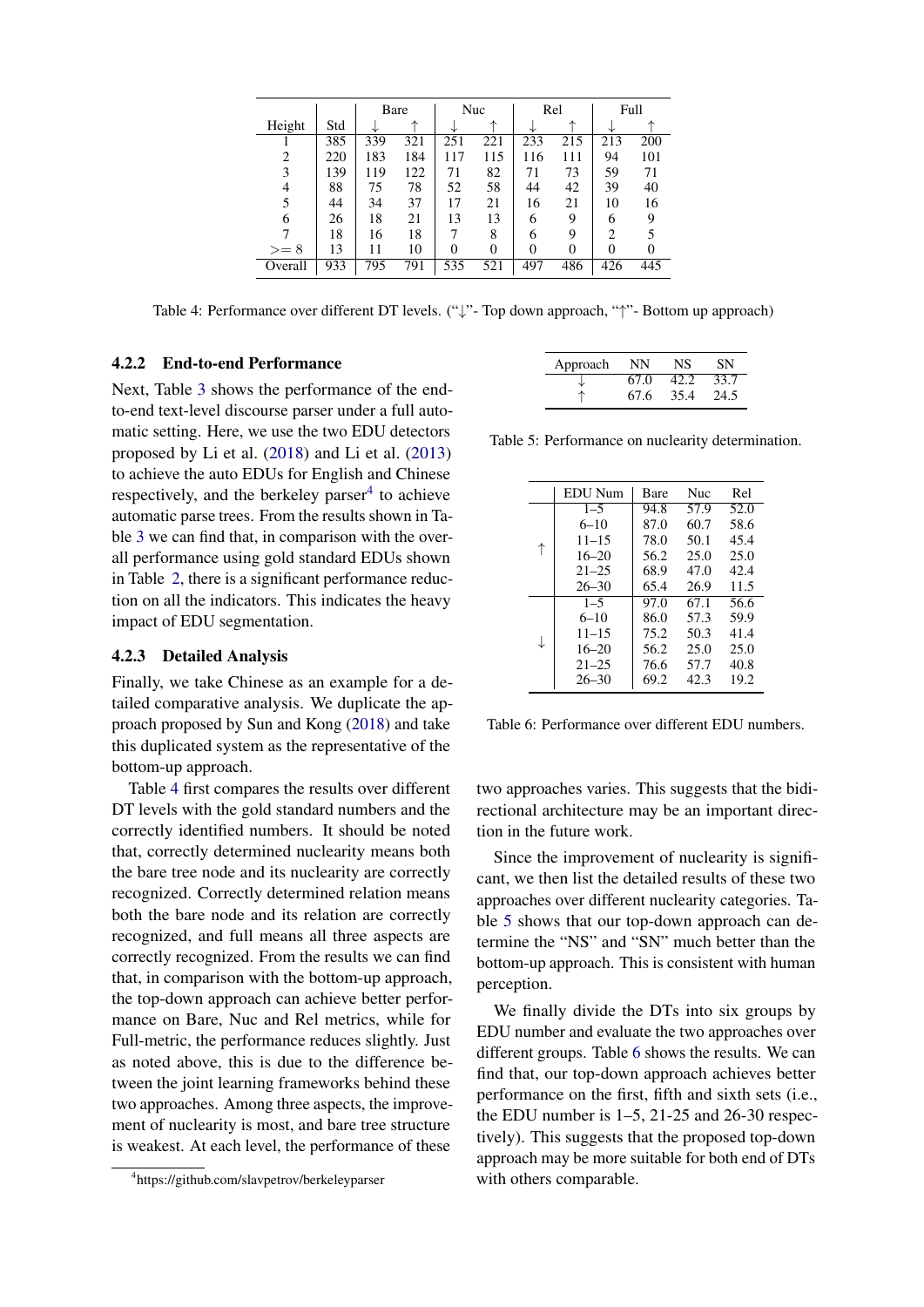# 5 Conclusion

In this paper, we propose a top-down neural architecture to text-level discourse parsing. In particular, we cast the discourse parsing task as a EDU split point ranking task, where a split point is classified to different levels according to its rank, and the EDUs associated with the split point are arranged accordingly. In this way, we can determine the complete discourse rhetorical structure as a hierarchical tree structure. Specifically, after encoding the EDUs and EDU split points, a encoder-decoder with an internal stack is employed to generate discourse tree recursively. Experimentation on the English RST-DT corpus and the Chinese CDTB corpus shows the great effectiveness of our proposed approach. In the future work, we will focus on more effective discourse parsing with additional carefully designed features and joint learning with EDU segmentation.

## Acknowledgements

The authors would like to thank the anonymous reviewers for the helpful comments. We are greatly grateful to Cheng Sun for his inspiring ideas and preliminary work. This work is supported by Artificial Intelligence Emergency Project 61751206 under the National Natural Science Foundation of China, Project 61876118 under the National Natural Science Foundation of China and the Priority Academic Program Development of Jiangsu Higher Education Institutions.

## References

- <span id="page-8-11"></span>Chloé Braud, Maximin Coavoux, and Anders Søgaard. 2017. Cross-lingual RST discourse parsing. *arXiv preprint arXiv:1701.02946*.
- <span id="page-8-17"></span>Chloé Braud, Barbara Plank, and Anders Søgaard. 2016. Multi-view and multi-task training of RST discourse parsers. In *Proceedings of COLING 2016*, pages 1903–1913.
- <span id="page-8-16"></span>Lynn Carlson and Daniel Marcu. 2001. Discourse tagging reference manual. *ISI Technical Report ISI-TR-545*, 54:56.
- <span id="page-8-15"></span>Kyunghyun Cho, Bart van Merrienboer, Caglar Gulcehre, Dzmitry Bahdanau, Fethi Bougares, Holger Schwenk, and Yoshua Bengio. 2014. Learning phrase representations using RNN encoder–decoder for statistical machine translation. In *Proceedings of EMNLP 2014*, pages 1724–1734.
- <span id="page-8-1"></span>Eunsol Choi, Hannah Rashkin, Luke Zettlemoyer, and Yejin Choi. 2016. Document-level sentiment inference with social, faction, and discourse context. In *Proceedings of ACL 2016*, pages 333–343.
- <span id="page-8-3"></span>Qianyin Dai, Longyin Zhang, and Fang Kong. 2019. Event temporal relation identification based on dependency and discourse relation.
- <span id="page-8-12"></span>Timothy Dozat and Christopher D. Manning. 2017. Deep biaffine attention for neural dependency parsing. In *Proceedings of ICLR 2017*.
- <span id="page-8-7"></span>Vanessa Wei Feng and Graeme Hirst. 2014. A lineartime bottom-up discourse parser with constraints and post-editing. In *Proceedings of ACL 2014*, pages 511–521.
- <span id="page-8-0"></span>Naman Goyal and Jacob Eisenstein. 2016. A joint model of rhetorical discourse structure and summarization. In *Proceedings of the Workshop on Structured Prediction for NLP*, pages 25–34.
- <span id="page-8-9"></span>Michael Heilman and Kenji Sagae. 2015. Fast rhetorical structure theory discourse parsing. *arXiv preprint arXiv:1505.02425*.
- <span id="page-8-5"></span>Hugo Hernault, Helmut Prendinger, Mitsuru Ishizuka, et al. 2010. Hilda: A discourse parser using support vector machine classification. *Dialogue & Discourse*, 1(3).
- <span id="page-8-8"></span>Yangfeng Ji and Jacob Eisenstein. 2014. Representation learning for text-level discourse parsing. In *Proceedings of ACL 2014*, pages 13–24.
- <span id="page-8-2"></span>Yangfeng Ji and Noah A. Smith. 2017. Neural discourse structure for text categorization. In *Proceedings of ACL 2017*, pages 996–1005.
- <span id="page-8-6"></span>Shafiq Joty, Giuseppe Carenini, Raymond Ng, and Yashar Mehdad. 2013. Combining intra-and multisentential rhetorical parsing for document-level discourse analysis. In *Proceedings of ACL 2013*, pages 486–496.
- <span id="page-8-18"></span>Jing Li, Aixin Sun, and Shafiq Joty. 2018. Segbot: A generic neural text segmentation model with pointer network. In *IJCAI*, pages 4166–4172.
- <span id="page-8-13"></span>Jiwei Li, Rumeng Li, and Eduard Hovy. 2014a. Recursive deep models for discourse parsing. In *Proceedings of EMNLP 2014*, pages 2061–2069.
- <span id="page-8-10"></span>Qi Li, Tianshi Li, and Baobao Chang. 2016. Discourse parsing with attention-based hierarchical neural networks. In *Proceedings of EMNLP 2016*, pages 362– 371.
- <span id="page-8-14"></span>Sujian Li, Liang Wang, Ziqiang Cao, and Wenjie Li. 2014b. Text-level discourse dependency parsing. In *Proceedings of ACL 2014*, pages 25–35.
- <span id="page-8-4"></span>Yancui Li, wenhe Feng, jing Sun, Fang Kong, and Guodong Zhou. 2014c. Building chinese discourse corpus with connective-driven dependency tree structure. In *Proceedings of EMNLP 2014*, pages 2105–2114.